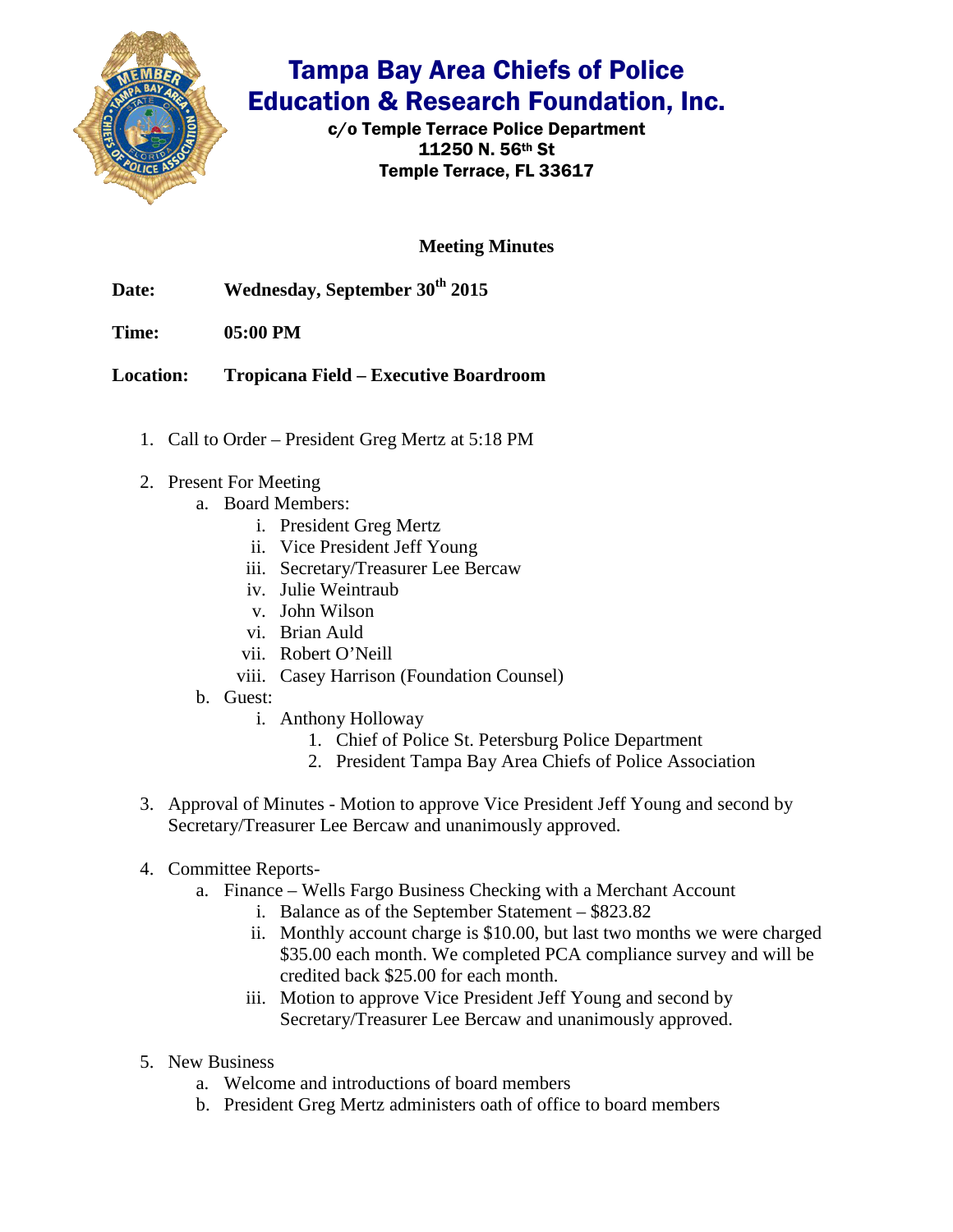

## Tampa Bay Area Chiefs of Police Education & Research Foundation, Inc.

c/o Temple Terrace Police Department 11250 N. 56th St Temple Terrace, FL 33617

- c. Julie Weintraub graciously donates \$5,000 to our foundation from her foundation "Hands Across the Bay"
- d. Executive Board Members update
	- i. President Greg Mertz
		- 1. Discussion of:
			- a. 501(c)3
			- b. By laws
			- c. Article 2 Section 1
				- i. President Greg Mertz will send out e-mail invitations to the board members requesting membership in the Tampa Bay Area Chiefs of Police Association.
			- d. Mission & Vision
			- e. Tampa Bay Area Chiefs of Police Association
		- 2. Discussion on the  $10<sup>th</sup>$  Annual Phil Lebid Memorial Golf Tournament (Monday December  $10^{th}$ )
			- a. Secretary/Treasurer Lee Bercaw made a motion that President Greg Mertz sends an email to clarify our agreement on splitting the proceeds and on our logistical roles with the Gold Shield Foundation. If the Gold Shield Foundation agrees, then the board gives President Greg Mertz the authority to move forward with the Golf Tournament. Robert O'Neill seconds the motion and it was unanimously approved.
		- 3. Discussion on a potential Policeman's Ball
			- a. Julie Weintraub offered a fundraiser event planning template
			- b. Potential Venues
				- i. Pepin Hospitality House
				- ii. Sheraton Sand Key Resort
				- iii. Tropicana Field
			- c. Still exploring options for this event
		- 4. Discussion on a potential skyway bridge run
			- a. Julie Weintraub attempted in the past, but was too challenging and she moved her walk to Fort Desoto Park.
		- 5. Discussion on banners
			- a. The banners would be given to local business to display their support of our foundation. A suggested donation flyer would be provided with the banner, and a donation would be optional
			- b. John Wilson and Julie Weintraub advised this is an excellent idea.
			- c. John Wilson advised he had connections with a graphics company that might be able to assist us with improving our banner design.